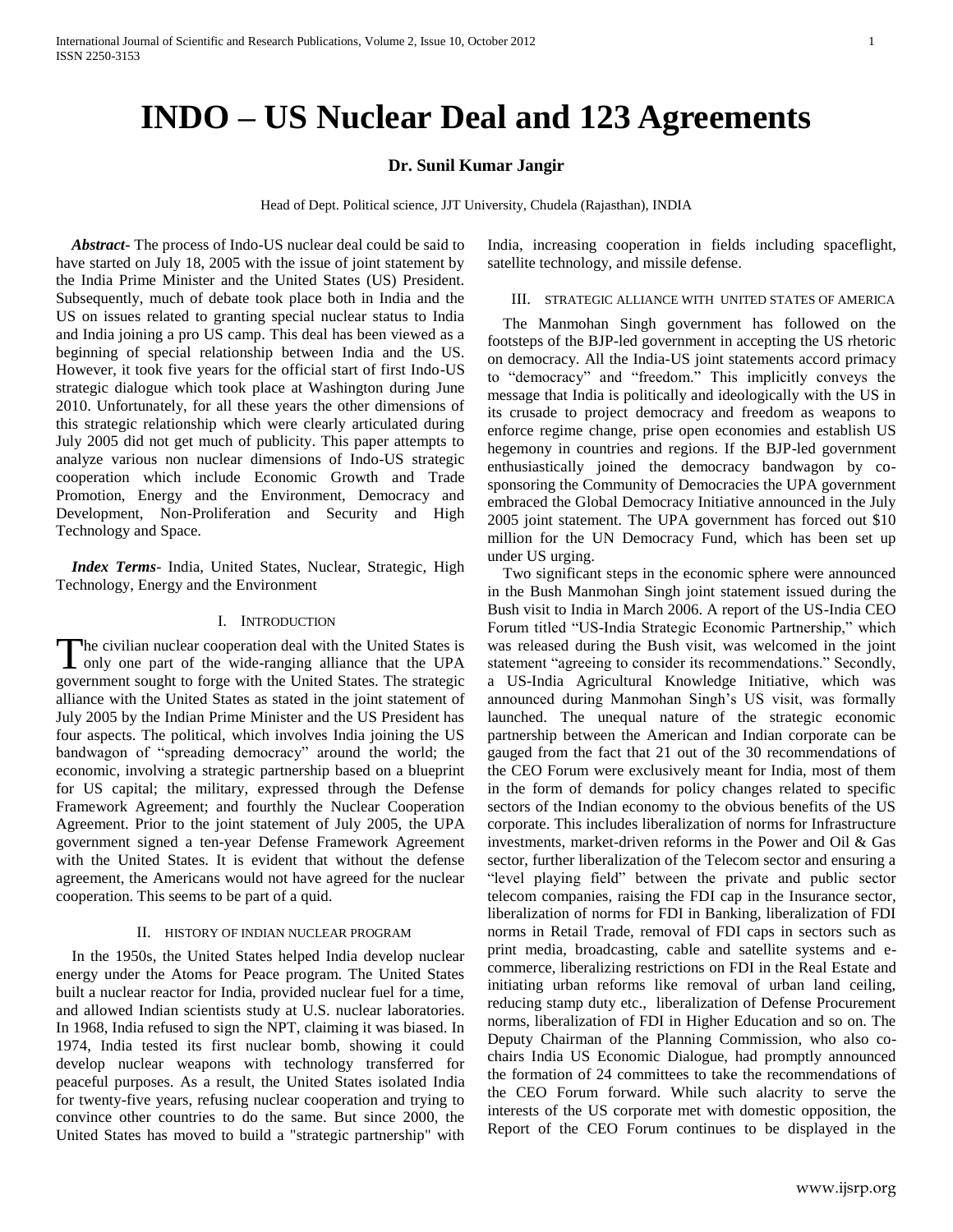official website of the Planning Commission. The CEO Forum recommendations have since been earnestly pursued by the UPA government, often overriding the NCMP.

 The vision of foreign and domestic agribusiness driven agriculture underlying the Agricultural Knowledge Initiative is inappropriate for a country like India dominated by peasant agriculture. The efforts by the UPA government to allow large scale procurement of food grain by corporate, promote contract farming and futures trading in food grain and open up retail trade to FDI are influenced by such a distorted vision, which is in conflict with the commitments made in the NCMP.

## IV. DEFENCE AGREEMENT

 The ten-year Defense Framework Agreement was signed in June 2005. It was a precursor to the joint statement issued in July, just three weeks later. Such a wide-ranging military collaboration agreement has not been signed by India with any country since independence. The agreement provides for joint operations by the two armed forces in military operations outside the auspices of the United Nations; the agreement aims "interoperability" of the armed forces; the two sides will work for missile defense cooperation; sale of US weapons to India and co-production is another feature. Under this pact, India has agreed to work out a Logistics Support Agreement (otherwise known as the Acquisition and Cross Servicing Agreement) with the United States and a Maritime Security Cooperation between the two navies. Regular joint exercises and military training of Indian officers in the United States are already underway. This Defense Framework Agreement alone is sufficient to change the entire security and strategic orientation of India.

 Following the announcement of the bilateral nuclear cooperation agreement in July 2007, Nicholas Burns, the Under Secretary of State, who was responsible for negotiating the bilateral agreement, in the official briefing after the 123 agreement was reached, said: "And I think now that we have consummated the civil nuclear trade between us, if we look down the road in the future, we"re going to see far greater defense cooperation between the United State and India: training; exercises; we hope, defense sales of American military technology to the Indian armed forces."

## V. NUCLEAR DEAL AND ENERGY

 The major argument advanced by the UPA government is that the nuclear agreement is vital for India to end its nuclear isolation, without which it will not be possible to meet the country"s energy requirements in the future. This ignores the very limited contribution that nuclear power makes to our overall energy generation which is less than 3 per cent. It cannot exceed 7 per cent even if the ambitious plans for expansion to 20,000 MW are implemented by 2020. While talking about energy security, the cost of nuclear power has to be factored in. We should continue to develop nuclear technology based on the three-phased program me. But the expansion of nuclear power cannot become the central focus for energy security. The cost of power per unit generated for imported nuclear reactor will be twice that of a coal-based plant. The capital required to set up a plant with an imported reactor will be thrice that of a coal-based plant. So, what does it mean in terms of investment to set a target of 20,000 MW of nuclear power by 2020, or the more ambitious 40,000 MW target set out by the Prime Minister? The government has not conducted any techno-economic study on the feasibility and cost of nuclear power.

 The implementation of the nuclear cooperation agreement will hamper the pursuit of a self-reliant nuclear technology policy for peaceful purposes based on the three-phase nuclear energy program me. There will be an unacceptable price to be paid. While negotiating for the nuclear deal, the United States simultaneously opposed India going ahead with the Iran pipeline project. The strategic alliance with the US will constrain India from accessing energy from Iran and working for an Asian energy security grid which will link Central Asia, West Asia and South Asia. After the Hyde Act was adopted in December 2006, the CPI(M) had stated that it contains provisions which are contrary to the assurances given by the Prime Minister to Parliament on August 17, 2006. The CPI (M) had repeatedly asked the government not to proceed with the bilateral negotiations for the 123 agreement, till this matter was cleared up. But the government did not heed this advice too. The tenyear Defense Framework Agreement was signed in June 2005. It was a precursor to the joint statement issued in July, just three weeks later. Such a wide-ranging military collaboration agreement has not been signed by India with any country since Independence. The agreement provides for joint operations by the two armed forces in military operations outside the auspices of the United Nations; the agreement aims "interoperability" of the armed forces; the two sides will work for missile defense cooperation; sale of US weapons to India and co-production is another feature. Under this pact, India has agreed to work out a Logistics Support Agreement (otherwise known as the Acquisition and Cross Servicing Agreement) with the United States and a Maritime Security Cooperation between the two navies. Regular joint exercises and military training of Indian officers in the United States are already underway. This Defense Framework Agreement alone is sufficient to change the entire security and strategic orientation of India. Following the announcement of the bilateral nuclear cooperation agreement in July 2007, Nicholas Burns, the Under Secretary of State, who was responsible for negotiating the bilateral agreement, in the official briefing after the 123 agreement was reached, said: "And I think now that we have consummated the civil nuclear trade between American us, if we look down the road in the future, we"re going to see far greater defense cooperation between the United State and India: training; exercises; we hope, defense sales of military technology to the Indian armed forces."

## VI. SECTION (123) AGREEMENT

 Under existing law (Atomic Energy Act [AEA] of 1954, as amended; P.L. 95-242; 42 U.S.C. §2153 et seq.) all significant U.S. nuclear cooperation with other countries requires a peaceful nuclear cooperation agreement. Significant nuclear cooperation includes the transfer of U.S.-origin special nuclear material subject to licensing for commercial, medical, and industrial purposes. Such agreements, which are "congressional-executive agreements" requiring congressional approval, do not guarantee that cooperation will take place or that nuclear material will be transferred, but rather set the terms of reference and authorize cooperation. The AEA includes requirements for an agreement's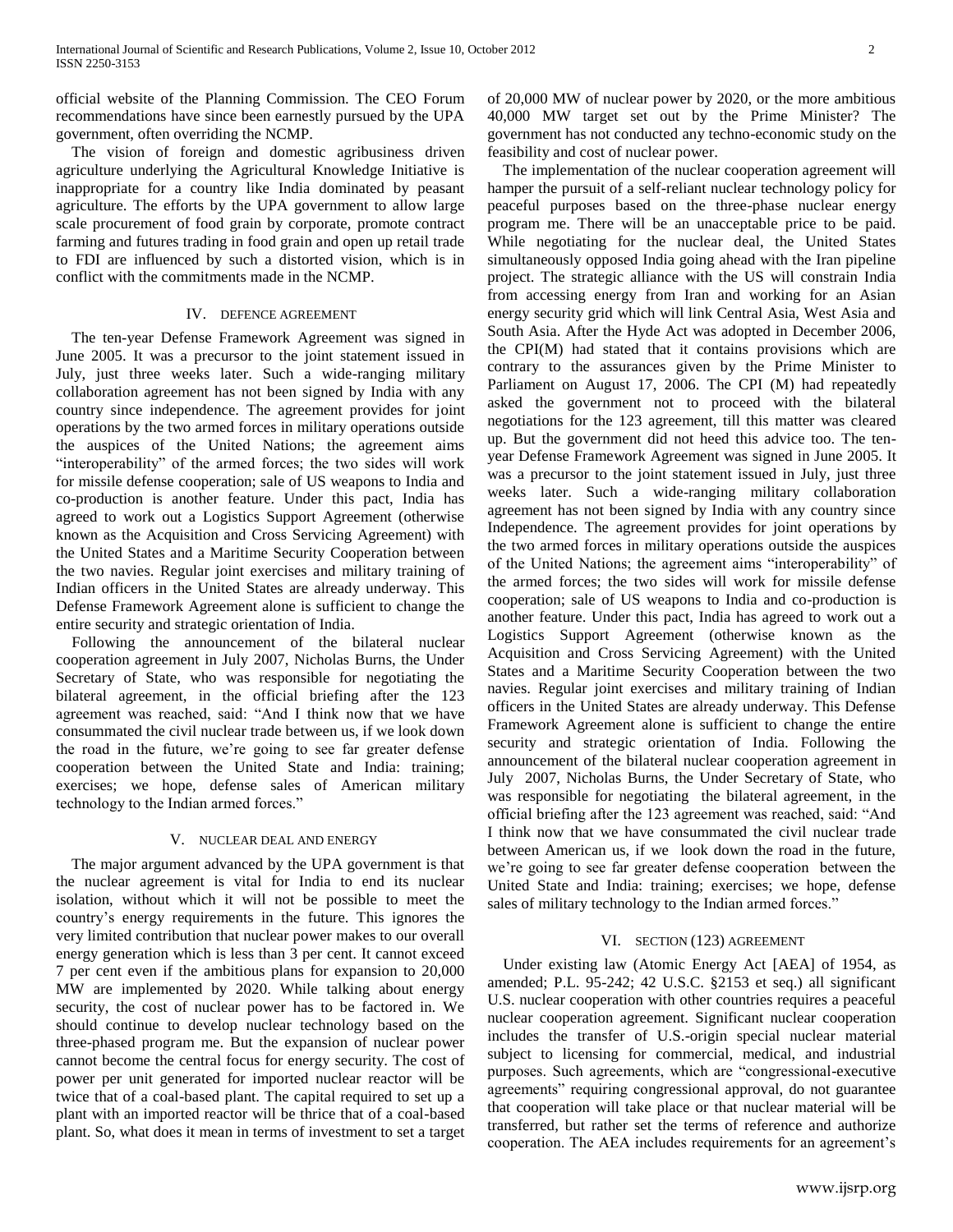content, conditions for the President to exempt an agreement from those requirements, presidential determinations and other supporting information to be submitted to Congress, conditions affecting the implementation of an agreement once it takes effect, and procedures for Congress to consider and approve the agreement. Section 123 of the AEA requires that any agreement for nuclear cooperation meet nine nonproliferation criteria and that the President submit any such agreement to the House Committee on Foreign Affairs and the Senate Committee on Foreign Relations. The Department of State is required to provide the President an unclassified Nuclear Proliferation Assessment Statement (NPAS), which the President is to submit, along with the agreement, to those two committees. The State Department is also required to provide a classified annex to the NPAS, prepared in consultation with the Director of National Intelligence. The NPAS is meant to explain how the agreement meets the AEA nonproliferation requirements. The President must also make a written determination "that the performance of the proposed agreement will promote and will not constitute an unreasonable risk to, the common defense and security."

## VII. FEATURE OF THE 123 AGREEMENT

•The Agreement could be a major contributor to our energy security. For India it is critical that we maintain our current economic growth rate of 8 to 10 per cent per annum if we are to achieve the goal of eradicating poverty. Inadequacy of energy supply is one of the primary constraints on accelerating India's growth rate. We are trying to expand all forms of energy production in a manner which takes care of concerns about environment. Nuclear energy is a logical choice in this context and can make a larger contribution to our overall energy mix. At present its share is only about 3%. We have an ambitious program me to increase our nuclear energy generating capacity to 20,000 MWe by 2020 and double this by 2030. While our domestic three stage programme continues, using our own uranium resources, this Agreement, by adding additional capacity quickly, would help us to reach that target soon.

•The Agreement also opens the door for cooperation in civil nuclear energy with other countries. We are already discussing with France and Russia similar bilateral cooperation agreements on civil nuclear energy. Once the NSG adopts an exemption to its Guidelines we hope to operationalise all these agreements.

•The Agreement places India in a special category as a "State possessing advanced nuclear technology", like the United States, with both parties "having the same benefits and advantages".

•The Agreement provides for full civil nuclear energy cooperation covering nuclear reactors and aspects of the associated nuclear fuel cycle including enrichment and reprocessing.

•The Agreement provides for nuclear trade, transfer of nuclear material, equipment, components, and related technologies and for cooperation in nuclear fuel cycle activities.

•The Agreement contains a full reflection of the March 2, 2006 supply assurances, its linkage to safeguards in perpetuity and the provision for corrective measures in case of disruption of fuel supply.

•The Agreement provides for the development of a strategic reserve of nuclear fuel to guard against any disruption of supply over the lifetime of India"s reactors.

•The Agreement provides for the application of IAEA safeguards to transferred material and equipment. There is no provision that mandates scrutiny of our nuclear weapons program me or any unsafeguarded nuclear facility.

## VIII. REQUIREMENT UNDER THE ATOMIC ENERGY ACT

 Section 123 of the AEA specifies the necessary steps for engaging in nuclear cooperation with another country.

**Section 123(a)** States that the proposed agreement is to include the terms, conditions, duration, nature, and scope of cooperation and lists nine criteria that the agreement must meet. It also contains provisions for the President to exempt an agreement from any of several criteria described in that section and includes details on the kinds of information the executive branch must provide to Congress.

**Section 123(b)** specifies the process for submitting the text of the agreement to Congress.

**Section 123(c)** specifies how Congress approves cooperation agreements that are limited in scope (e.g., do not transfer nuclear material or cover reactors larger than 5 MWe). This report does not discuss such agreements.

**Section 123(d)** specifies how Congress approves agreements that do cover significant nuclear cooperation (transfer of nuclear material or reactors larger than 5 MWe), including exempted agreements.

## IX. TERMS OF THE DEAL

The details of the deal include the following:

•India agrees to allow inspectors from the International Atomic Energy Association (IAEA), the United Nations' nuclear watchdog group, access to its civilian nuclear program. By March 2006, India promised to place fourteen of its twenty-two power reactors under IAEA safeguards permanently. Teresina Schaffer, director of the South Asia program at the Center for Strategic and International Studies, says these will include domestically built plants, which India has not been willing to safeguard before now. India has promised that all future civilian thermal and breeder reactors shall be placed under IAEA safeguards permanently. However, the Indian prime minister says New Delhi "retains the sole right to determine such reactors as civilian." According to him: "This means that India will not be constrained in any way in building future nuclear facilities, whether civilian or military, as per our national requirements." Military facilities-and stockpiles of nuclear fuel that India has produced up to now-will be exempt from inspections or safeguards..

•India works toward negotiating a Fissile Material Cutoff Treaty (FMCT) with the United States banning the production of fissile material for weapons purposes. India agrees to prevent the spread of enrichment and reprocessing technologies to states that don't possess them and to support international nonproliferation efforts.

•U.S. companies will be allowed to build nuclear reactors in India and provide nuclear fuel for its civilian energy program. (An approval by the Nuclear Suppliers Group lifting the ban on India has also cleared the way for other countries to make nuclear fuel and technology sales to India.)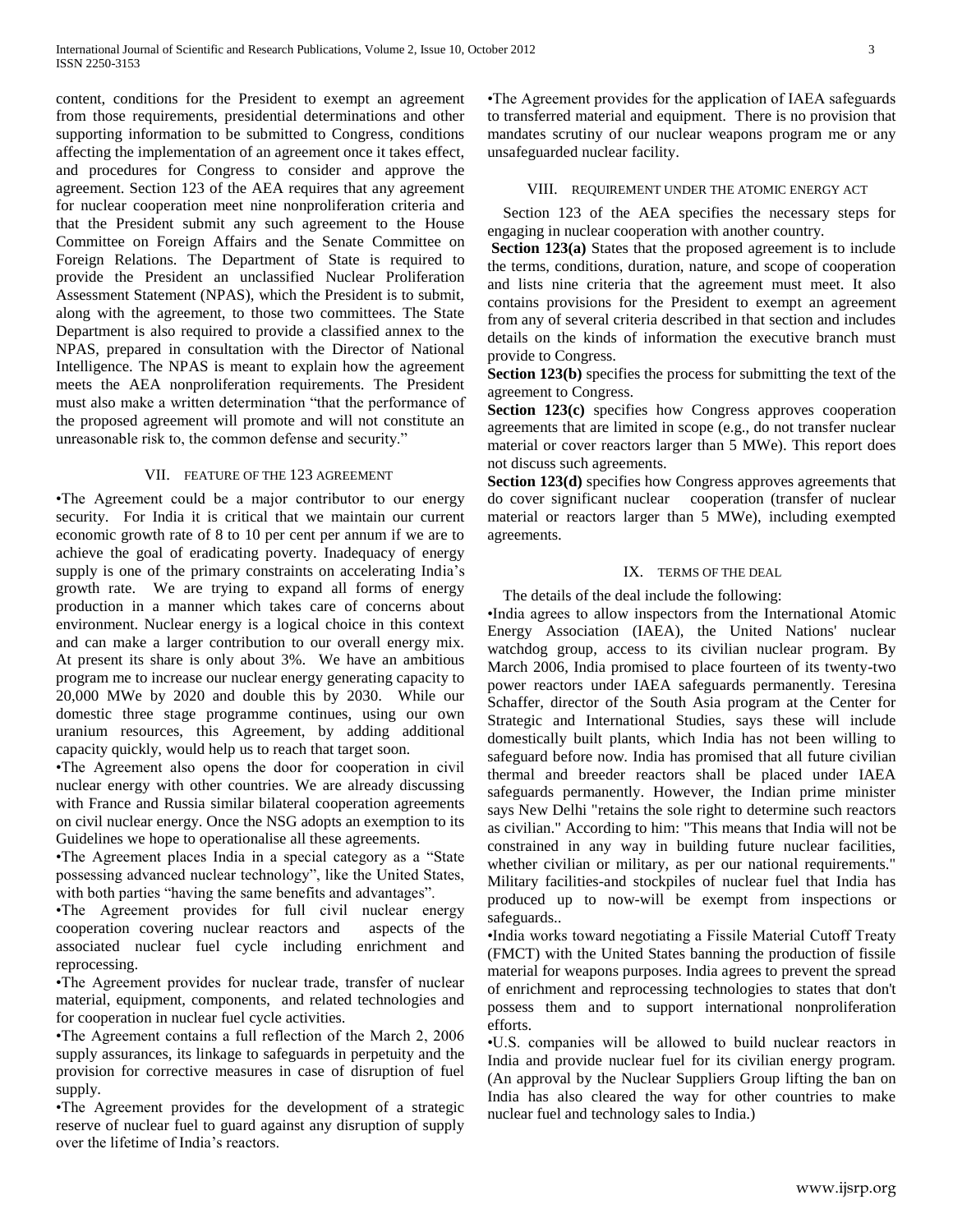International Journal of Scientific and Research Publications, Volume 2, Issue 10, October 2012 4 ISSN 2250-3153

## X. OBJECTION OF THE AGREEMENT

 Critics call the terms of the agreement overly beneficial for India and lacking sufficient safeguards to prevent New Delhi from continuing to produce nuclear weapons. "We are going to be sending, or allowing others to send, fresh fuel to India- including yellowcake and lightly enriched uranium--that will free up Indian domestic sources of fuel to be solely dedicated to making many more bombs than they would otherwise have been able to make," says Henry Stokowski, executive director of the Nonproliferation Policy Education Center, a nonprofit organization dedicated to improving awareness of proliferation issues. While India has pledged that any U.S. assistance to its civilian nuclear energy program will not benefit its nuclear weapons program, experts say India could use the imported nuclear fuel to feed its civilian energy program while diverting its own nuclear fuel to weapons production. New Delhi has done similar things in the past; India claimed it was using nuclear technology for civilian purposes right up until its first nuclear weapons test in 1974. A Congressional Research Service report (PDF) on the agreement states, "There are no measures in this global partnership to restrain India's nuclear weapons program."

#### XI. WHO NEEDS TO APPROVE THE AGREEMENT

 The final terms of the nuclear deal were approved by the following bodies before they could be implemented:

•(IAEA.) India signed a safeguards agreement with the IAEA under which all nuclear material and equipment transferred to it by the United States as a part of this deal shall be subject to safeguards. In August 2008, the IAEA's Board of Governors approved an India-specific safeguards agreement (PDF). The IAEA said it will begin to implement the new agreement in 2009, with the aim of bringing fourteen Indian reactors under agency safeguards by 2014. The IAEA currently applies safeguards to six of these fourteen nuclear reactors under previous agreements. IAEA Director General Mohamed El Baradei says the IAEA and India are in dialogue concerning an additional protocol to the draft safeguards agreement.

•(India's Parliament.) While the deal does not require a formal vote by the parliament, the coalition government has faced a confidence vote over it. Many parliamentarians oppose the deal, arguing it will limit India's sovereignty and hurt its security. Some Indian nuclear experts are protesting what they see as excessive U.S. participation in deciding which of India's nuclear facilities to define as civilian, and open to international inspections under the plan.

•(Congress.) In October 2008, the U.S. Congress gave final approval to the bill. Under the U.S. Atomic Energy Act, which regulates the trade of nuclear material, congressional approval was needed to pass the exemptions to U.S. laws required for the nuclear deal to be implemented. Some members of Congress were resistant, and called for India to commit to strict limits on its nuclear weapons program before the deal went through. There is a potential area of dispute with India over the terms for suspending the agreement. Before clearing the bill, the U.S. Senate rejected an amendment that would require U.S. nuclear supplies to be cut off if India tests nuclear weapons. The deal does not explicitly impose that condition, though it is part of a 2006 law known as the Hyde Act, which gave the deal preliminary approval.

# XII. ADVANTAGE OF THE NUCLEAR DEAL TO INDIA AND THE U.S.A

 Under the new civil nuclear agreement, India has agreed to separate its civilian and military programs and to put two-thirds of its existing reactors, and 65 percent of its generating power, under permanent safeguards with international verification, and in return the United States would be under commitment to supply nuclear fuel and technology to India. This is very vital for India, because one of the biggest constraints for the continuing success of its fast-growing economy is the electricity shortage. Nuclear energy, which at present accounts for only about 3 percent of India"s total electricity generation, is an attractive alternative to coal and expensive imported oil and gas. The fourteen nuclear power plants India has agreed to put under International Atomic Energy Agency (IAEA) safeguards exemplify approximately 3,000megawatts or 3 gig watts of generating capacity. By 2020, India plans to add another 12-16 gig watts of nuclear generating capacity to increase its current capacity. , World Energy Outlook (2004,) As presently nuclear power plays a very marginal role in India"s growth, therefore in some quarters it is also being felt that even by 2020, nuclear power will contribute only about seven percent of India"s total generating capacity and thus would make only a very marginal difference in India"s electricity scene. It is also being argued that though the nuclear power could help India in addressing its energy problems to some extent, but it would not make a major difference in the energy sector and also contribute a little to satisfy the needs of its transportation sector. But on the other hand it is being believed by the supporters of nuclear energy that in the future, nuclear power might play an even bigger role. In view of the various problems associated with the other sources of energy and to satisfy India"s huge population"s growing energy needs, projected to increase fourfold within 25 years, this group believes that without aggravating its dependence on oil from the Middle East or excessively contributing to pollution and global warming, the growing energy needs could be fulfilled by using the nuclear energy. **Ashton B. Carter,(2005)**

 Unfortunately, though, 17 percent of the world"s population resides in India but it has a very trivial portion of the world"s oil and gas reserves. Therefore in the absence of a reliable source of electricity, industries and households mostly are dependent on scarce and costly energy sources like petroleum, natural gas and coal to produce electricity to meet its requirements. **Rahul Tongia (2006)** In view of India"s dependence on imported oil, gas and coal to produce electricity which is not a very practical alternative for meeting India"s rapidly increasing electricity and energy needs, it is being opined that these limited sources, besides hampering India"s growth and development, would also add to India"s mounting pollution problems. They also argue that though coal would continue to be a major source of fuel for generating electricity, that the increasing prices of petroleum and natural gas and the need to control and manage the problem of pollution would push India like other countries to adopt cleaner means of generating electricity. In fact the worries about growing pollution levels have also forced as many as thirty countries in the world to restart their nuclear power plants. Presently the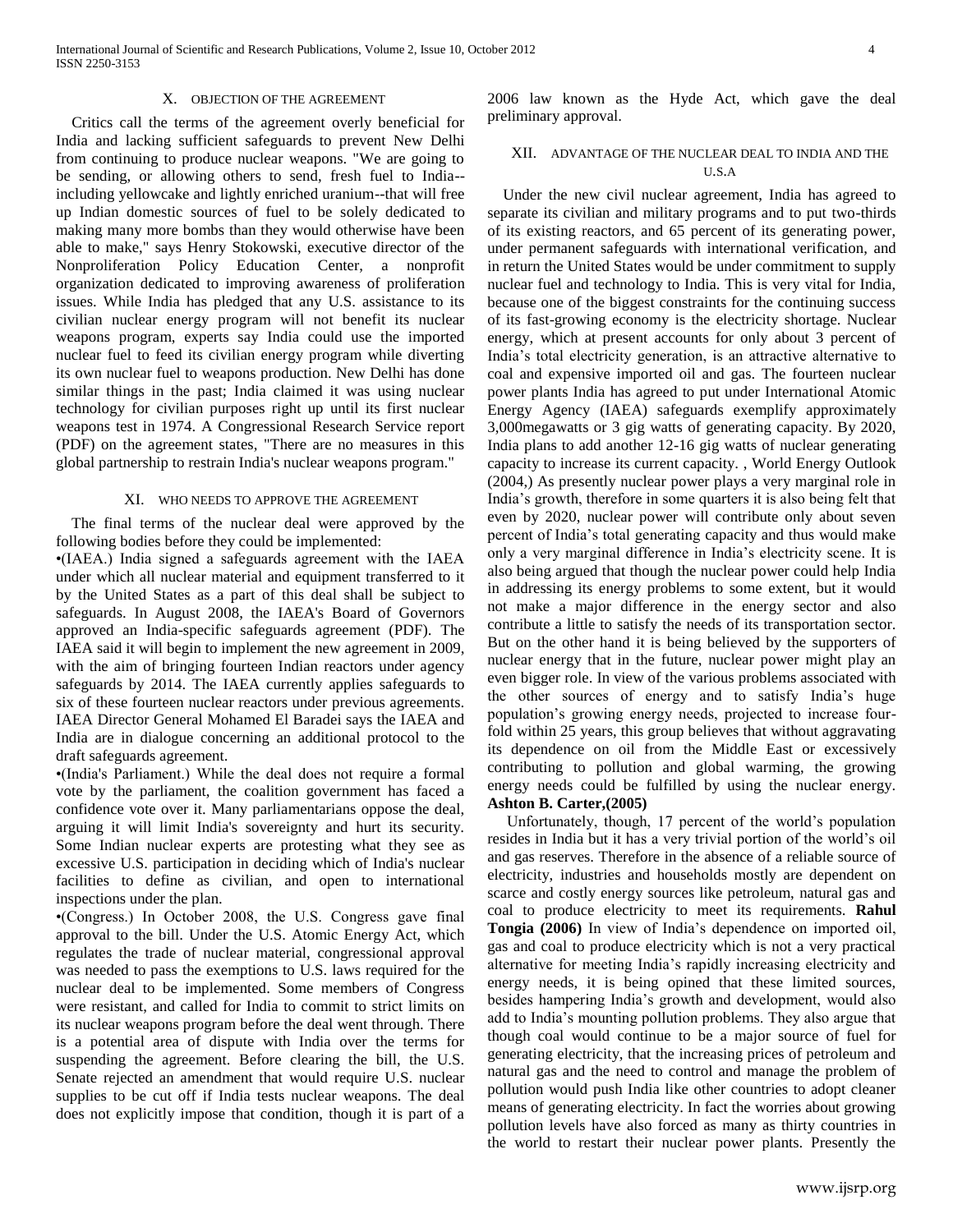United States is the biggest producer of nuclear energy, with 103 nuclear power plants and 27 percent of the global nuclear generating capacity, and rising natural gas prices have contributed to extensions of nuclear plant licenses in the United States, the United Kingdom, and Germany. China, with just nine nuclear power plants also intends to build thirty new nuclear plants by 2020. **(Mark Bucknam, (2007)** 

 In view of the scarcity of alternative sources of electricity generation and India"s mounting energy needs to match its economic progress India has perceived this agreement as a means of fulfilling its energy needs. The United States, on the other, hand has been viewing it as a tool to bring India under the control and obligations of the nuclear regimes. In view of India"s energy-related problems, this agreement appears to have transformed their relationship by fulfilling the objectives of both the countries. As on the one hand, it would end India"s isolation, help it acquire high-technology, and reduce its dependence on oil from the Persian Gulf; and on the other, it would bring India under the IAEA inspection and control system, and prove economically beneficial for the United States, too. Due to this fact the deal was welcomed by Mohamed E Baradei, Director of the International Atomic Energy Agency. In his opinion "the nuclear deal would bring India closer as an important partner in the non-proliferation regime and which would be a milestone, timely for ongoing efforts to consolidate the non-proliferation regime, combat nuclear terrorism and strengthen nuclear safety." **Mohamed El Baradei,(2006)** The forty-five nation Nuclear Suppliers Group (NSG), such as France, Russia and the United Kingdom, also did not take much time in expressing their support for the Indo-U.S. nuclear deal but on the other hand Canada and China, both NSG members, expressed their reservations about this deal.

 The U.S. Secretary of State Condoleezza Rice **(Condoleezza Rice, "March 13, 2006, A15)** While arguing in favor of the Indo-U.S. strategic partnership and the civil nuclear deal, stressed that India has a record of thirty years of responsible behavior on proliferation matters, and the agreement would make the world, and the future of India and the United States, safe. While naming the agreement as unique, Rice also emphasized that India"s uniqueness as a country, as a democracy with an accountable and transparent government encouraged the United States to move forward for this agreement. In her view point other countries like North Korea and Iran that had also been seeking to develop their programs on the basis of this agreement do not fall in this category, because Iran is a state that promotes terrorism, and North Korea is the least transparent state, threatens its neighbors, and proliferates weapons. She also felt that by satisfying India"s energy needs, it would end its dependence on fossil fuels and ease the environmental impact of India"s vibrant economic growth; and, on the other hand, it would also help the U.S. economy and enhance the employment and job prospects for the American people also. The nuclear deal grants India the facility of reprocessing the nuclear fuel acquired from the external sources, a concession the United States has presently given only to Japan and European countries. In accordance to the deal the United States would also help India to find fuel if the United States cuts off the supply for any reason particularly if India tests a nuclear weapon. In the viewpoint of several scholars, the reason for the U.S. willingness to take these steps

lies in the fact that lately it has started to recognize India as an important strategic bulwark and an answer against a growing Chinese power and highly unstable and unpredictable Pakistan. India"s million-man army, the world"s fourth largest, and its blue-water navy makes it a natural buffer as well as a sentinel on the trade route between East Asia and the Middle East. The United States believes that a demographically and economically vibrant India could serve as a counterweight to expanding Chinese influence in Southeast Asia as well as Beijing"s greatpower ambitions around the globe. **Sadanand Dhume, (2006)** U.S. Ambassador to India David Mumford has also accepted that the United States by adopting such policy moves towards India has succeeded to a large extent in de-hyphenating its relationship with India and Pakistan. **Amit Baruah, (2009)**

 Interestingly, now the United States has also tacitly acknowledged India as a responsible state with advanced nuclear know-how, but it has very diplomatically avoided accepting India as the sixth nuclear weapons state. The U.S. stand also makes the nuclear deal noteworthy. It clearly shows that America has agreed to help India acquire the same benefits and advantages as other states with nuclear weapons. India would also be granted full civil nuclear energy co-operation, fuel supplies and the transfer of technology, etc., but the United States would not like to undermine the conditions of the NPT by recognizing India as a sixth nuclear state. In some quarters it is believed that the present U.S. policy, like the NPT which created two classes of states, the nuclear haves and the have-nots, would once again create two classes of the non NPT signatories, "responsible" non-nuclear states such as Japan and the EU countries which are allowed to conduct plutonium reprocessing and uranium enrichment for their civilian programs, and other countries like Iran which are denied this right because of the feeling that they may use their potential to acquire nuclear weapons. . **T.V. Paul,(2006)** In view of this duplicity, it can be said that a country cannot be assured of obtaining full fuel cycle facilities by just signing the NPT or the IAEA safeguards system but its political system and proximity to the western countries would also matter in deciding its suitability for access to the dual use potential sensitive technologies.

 However some other scholars have opined that the July 18, 2005 agreement for a civil nuclear deal with the United States has heralded India"s strategic liberalization, and has also ensured substantial gains such as the import of nuclear fuel, etc. They feel that an enabled India, free of technology denial restraints and of the category of the strategic outcast, would not only emerge as an important state in the twenty-first century but also help multipolarity to become a reality at the global view. **Paul,(2008)**

## XIII. CONCLUSION

 Though there is no denying the fact that there are various complications which have made the task of the Congress-led UPA government of India very tough, but in view of the limited alternatives the dilemma seems real. On the one hand, the option of generating clean energy through nuclear fuel due to its inherent cost would not only be very expensive, but it would also very difficult to sustain it for a long time due to the cost factor. But on the other hand in view of the limited options for other sources of energy and pressures of the international community for using clean energy sources on account of the threat of global